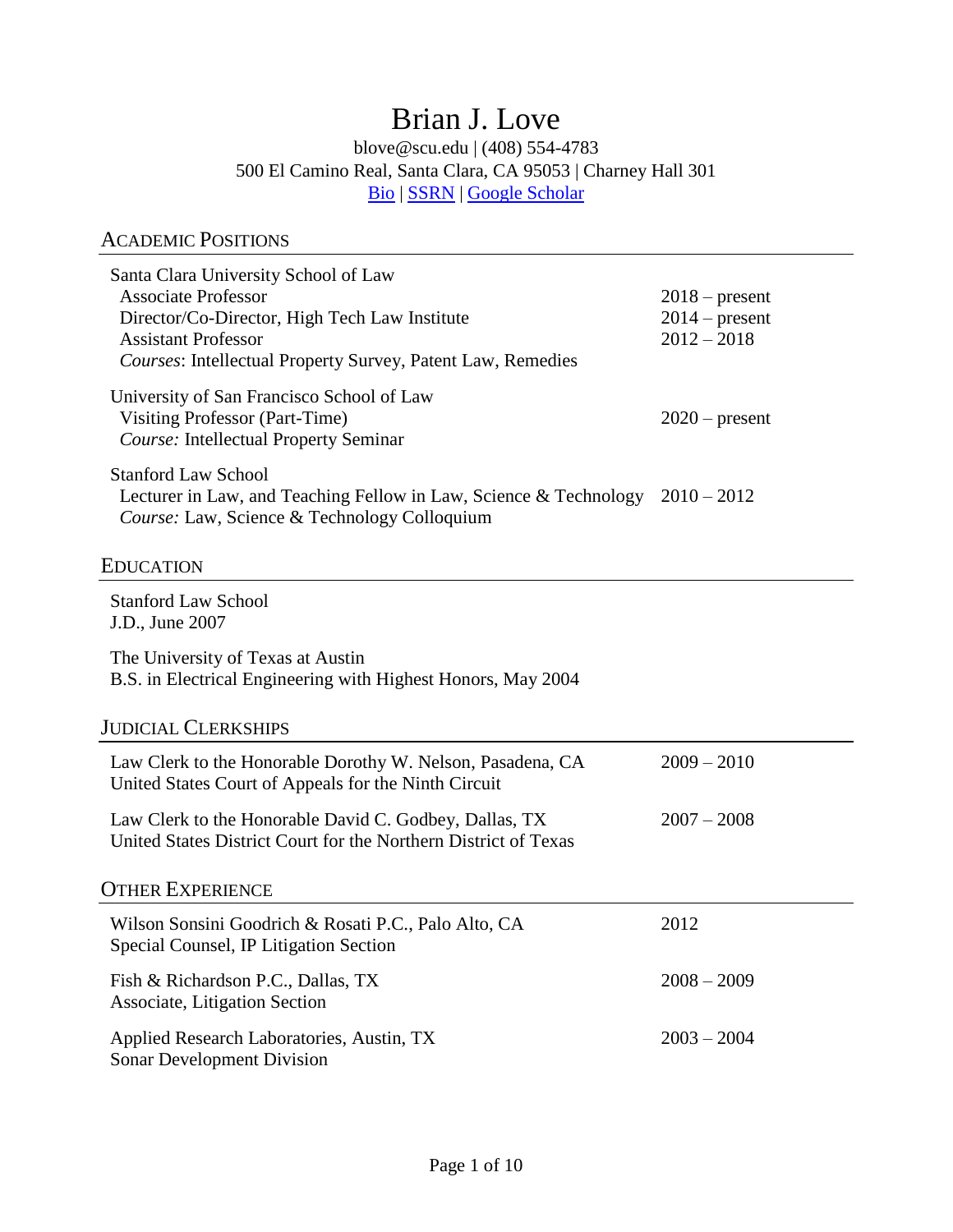## ONGOING RESEARCH PROJECTS

*- Can One Judge Affect Innovation? Evidence from Patent Litigation in the Western District of Texas* (with Christian Helmers)

## WORKING PAPERS (UNDER PEER REVIEW)

- *- Are Market Prices for Patent Licenses Observable? Evidence from 4G and 5G Licensing* (with Christian Helmers)
- *- An Empirical Test of Patent Holdout Theory: Evidence from Litigation of Standard Essential Patents* (with Christian Helmers)
- *- Patent Validity and Litigation: Evidence from U.S. Inter Partes Review* (with Christian Helmers) (invited to revise and resubmit by The Journal of Law & Economics)
- *- Do Standard-Essential Patent Owners Behave Opportunistically? Evidence from U.S. District Court Dockets* (with Christian Helmers & Yassine Lefouili) (invited to revise and resubmit by the American Law & Economics Review)

#### REFEREED PUBLICATIONS

- *- The Effect of Patent Litigation Insurance: Theory and Evidence from NPEs*, Journal of Law, Economics & Organization (forthcoming) (with Bernhard Ganglmair & Christian Helmers)
- *- The Effect of Fee Shifting on Litigation: Evidence from a Policy Innovation in Intermediate Cost Shifting*, 23 American Law & Economics Review 56 (2021) (with Christian Helmers, Yassine Lefouili, & Luke McDonagh)

## LAW JOURNAL PUBLICATIONS

- *- Determinants of Patent Quality: Evidence from Inter Partes Review Proceedings*, 90 University of Colorado Law Review 67 (2019) (with Shawn Miller & Shawn Ambwani)
- *- An Empirical Look at the "Brokered" Market for Patents*, 83 Missouri Law Review 359 (2018) (with Kent Richardson, Erik Oliver, & Michael Costa)
- *- Who Needs a Copyright Small Claims Court? Evidence from the U.K.'s IP Enterprise Court*, Berkeley Technology Law Journal Commentaries (2018) (with Christian Helmers, Yassine Lefouili, & Luke McDonagh)
- *- Litigation of Standards-Essential Patents in Europe: A Comparative Analysis*, 32 Berkeley Technology Law Journal 1457 (2017) (with Jorge Contreras, Christian Helmers, & Fabian Gaessler)
- *- Predictably Expensive: A Critical Look at Patent Litigation in the Eastern District of Texas*, 20 Stanford Technology Law Review 1 (2017) (with Jim Yoon) (cited in: Sen. Orrin Hatch, *The Supreme Court Should Bring Sanity to Patent Law*, Wired.com, Mar. 26, 2017; Mark D. Janis & Ted Sichelman, Patent Law: An Open-Source Casebook, Introduction 50 (2021))
- *- Patent Litigation in China: Protecting Rights or the Local Economy?*, 18 Vanderbilt Journal of Entertainment & Technology Law 713 (2016) (with Christian Helmers & Markus Eberhardt) (republished in: Intellectual Asset Management, Mar./Apr. 2016, at 23; Mitteilungen der Deutschen Patentanwälte, Apr. 2017, at 163)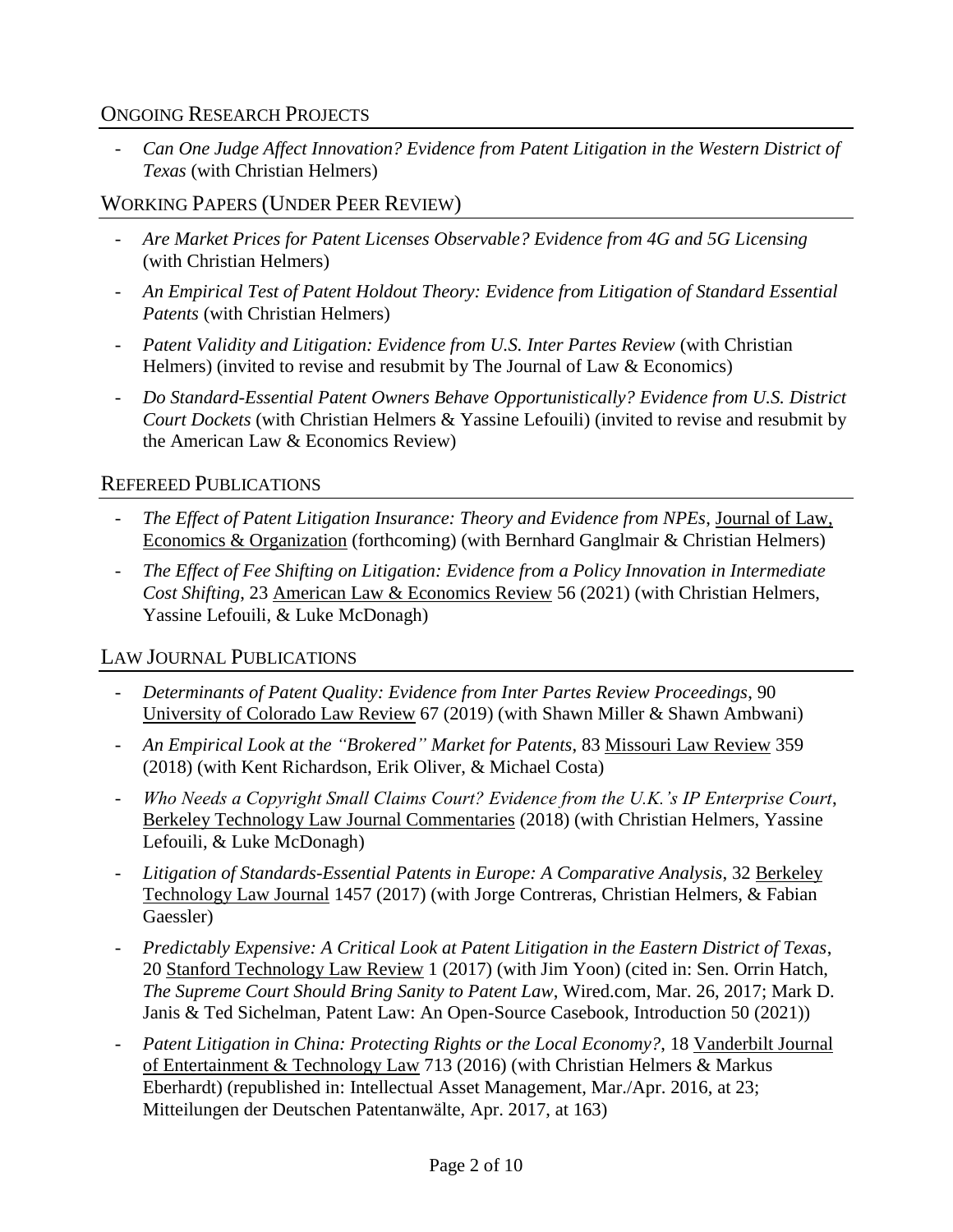- *- Inter Partes Review as a Shield for Technology Purchasers*, 56 Boston College Law Review 1075 (2015)
- *- Bad Actors and the Evolution of Patent Law*, 101 Virginia Law Review Online 1 (2015)
- *- Inter Partes Review: An Early Look at the Numbers*, 81 University of Chicago Law Review Dialogue 93 (2014) (with Shawn Ambwani) (cited in: *Karl Storz Endoscopy-America, Inc. v. Stryker Corp.*, No. 3:14-cv-00876, 2015 WL 13727876, at \*2 (N.D. Cal. Mar. 30, 2015); *M-I Drilling Fluids UK Ltd. v. Dynamic Air, Inc.*, No. 0:14-cv-04857, 2018 WL 1399308, at \*2 (D. Minn. Mar. 20, 2018); Robert P. Merges & John F. Duffy, Patent Law and Policy: Cases and Materials 945 (7th ed., 2017); Peter S. Menell, et al., IP in the New Technological Age 327 (2020))
- *- Do University Patents Pay Off? Evidence from a Survey of University Inventors in Computer Science and Electrical Engineering*, 16 Yale Journal of Law & Technology 285 (2014)
- *- Is There a Patent Troll Problem in the U.K.?*, 24 Fordham Intellectual Property, Media & Entertainment Law Journal 509 (2014) (with Christian Helmers & Luke McDonagh) (cited in: FTC, Patent Assertion Entity Activity: An FTC Study 124 (2016))
- *- Expanding Patent Law's Customer Suit Exception*, 93 Boston University Law Review 1605 (2013) (with Jim Yoon) (cited in *Akamai Tech., Inc. v. Limelight Networks, Inc.*, 786 F.3d 899, 913 (Fed. Cir. 2015) (en banc)) (proposed reforms incorporated in multiple patent reform bills, including the Goodlatte Innovation Act, H.R. 3309, 113th Cong. § 5 (2013))
- *- Make the Patent "Polluters" Pay: Using Pigovian Fees to Curb Patent Abuse*, 4 California Law Review Circuit 84 (2013) (with Jim Bessen)
- *- An Empirical Study of Patent Litigation Timing: Could a Patent Term Reduction Decimate Trolls Without Harming Innovators?*, 161 University of Pennsylvania Law Review 1309 (2013) (cited in: Congressional Research Service, An Overview of the "Patent Trolls" Debate 5, 19 (2013); White House Council of Economic Advisers, The Patent Litigation Landscape: Recent Research and Developments 4 (2016); FTC, Patent Assertion Entity Activity: An FTC Study 24 (2016))
- *- Best Mode Trade Secrets*, 15 Yale Journal of Law & Technology 1 (2012) (with Chris Seaman) (reprinted in 2013 ed. of West's Intellectual Property Law Review) (cited in Sarah Burstein, et al., Patent Law: An Open-Access Casebook 240 (2021))
- *- Why Patentable Subject Matter Matters for Software*, 81 George Washington Law Review Arguendo 1 (2012)
- *- Like Deck Chairs on the Titanic: Why Spectrum Reallocation Won't Avert the Coming Data Crunch but Technology Might Keep the Wireless Industry Afloat*, 89 Washington University Law Review 705 (2012) (with David Love & James Krogmeier)
- *- Interring the Pioneer Invention Doctrine*, 90 North Carolina Law Review 379 (2012)
- *- The Misuse of Reasonable Royalty Damages as a Patent Infringement Deterrent*, 74 Missouri Law Review 909 (2009) (cited in: Congressional Research Service, Deferred Examination of Patent Applications: Implications for Innovation Policy 9 (2010); FTC, The Evolving IP Marketplace: Aligning Patent Notice and Remedies with Competition 168 (2011); Merges & Duffy, Patent Law and Policy: Cases and Materials 834 (7th ed., 2017))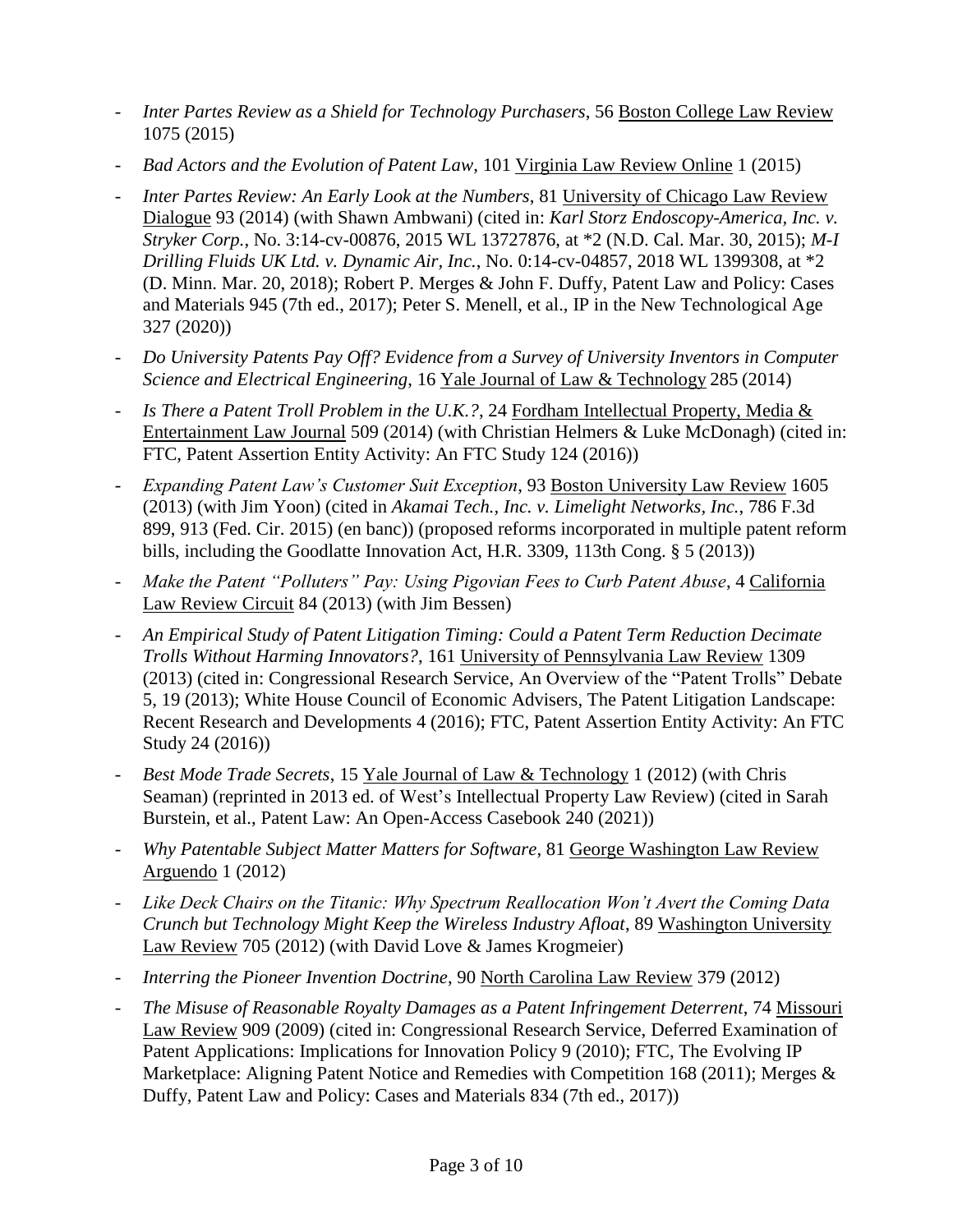*- Patentee Overcompensation and the Entire Market Value Rule*, 60 Stanford Law Review 263 (2007) (cited in: *Cobalt Boats, LLC v. Brunswick Corp.*, No. 2:15-cv-00021, 2017 WL 6034504, at \*8 (E.D. Va. Dec. 4, 2017); DOJ, Promoting Innovation Through Patent and Antitrust Law and Policy (2010))

## VOLUMES EDITED

Patent Remedies and Complex Products: Towards a Global Consensus (Brad Biddle, Jorge Contreras, Brian J. Love, Norman Siebrasse eds., Cambridge University Press, 2019) (selected as symposium topic for Jurimetrics vol. 60)

## CHAPTERS IN EDITED VOLUMES

- *- U.S. Patent Sales by Universities and Research Institutes*, *in* Research Handbook on Intellectual Property and Technology Transfer (Jacob H. Rooksby ed., Edward Elgar, 2020)
- *- Reasonable Royalties* (with Thomas Cotter, et al.) *in* Patent Remedies and Complex Products: Towards a Global Consensus (Brad Biddle, Jorge Contreras, Brian J. Love, Norman Siebrasse eds., Cambridge University Press, 2019)
- *- Lost Profits and Disgorgement* (with Chris Seaman, et al.) *in* Patent Remedies and Complex Products: Towards a Global Consensus (Brad Biddle, Jorge Contreras, Brian J. Love, Norman Siebrasse eds., Cambridge University Press, 2019)
- *- Enhanced Damages, Litigation Cost Recovery, and Interest* (with Colleen Chien, et al.) *in* Patent Remedies and Complex Products: Towards a Global Consensus (Brad Biddle, Jorge Contreras, Brian J. Love, Norman Siebrasse eds., Cambridge University Press, 2019)
- *Injunctive Relief* (with Norman Siebrasse, et al.) *in* Patent Remedies and Complex Products: Towards a Global Consensus (Brad Biddle, Jorge Contreras, Brian J. Love, Norman Siebrasse eds., Cambridge University Press, 2019)
- *- The Effect of FRAND Commitments on Patent Remedies* (with Jorge Contreras, et al.) *in* Patent Remedies and Complex Products: Towards a Global Consensus (Brad Biddle, Jorge Contreras, Brian J. Love, Norman Siebrasse eds., Cambridge University Press, 2019)
- *- Patent Duration*, *in* 2 Research Handbook: Economics of Intellectual Property Rights (Peter Menell & David L. Schwartz eds., Edward Elgar, 2019)
- *- Patent Assertion Entities in Europe*, *in* Patent Assertion Entities and Competition Policy (D. Daniel Sokol ed., Cambridge University Press, 2017) (with Fabian Gaessler, Christian Helmers, & Max Ernicke)

#### OP-EDS

- *- Restricting Patent Challenges Will Hurt Small Businesses*, TheHill.com, May 27, 2015
- *- Patent Reform Won't Hurt Professors*, Wall Street Journal, May 4, 2015, at A15
- *- Tax the Patent Trolls*, USAToday.com, July 24, 2013 (with Jim Bessen)
- *- No: Software Patents Don't Spur Innovation, but Impede It*, Wall Street Journal, May 13, 2013, at R2 (part of a "Journal Reports" debate titled "Should Patents Be Awarded to Software?")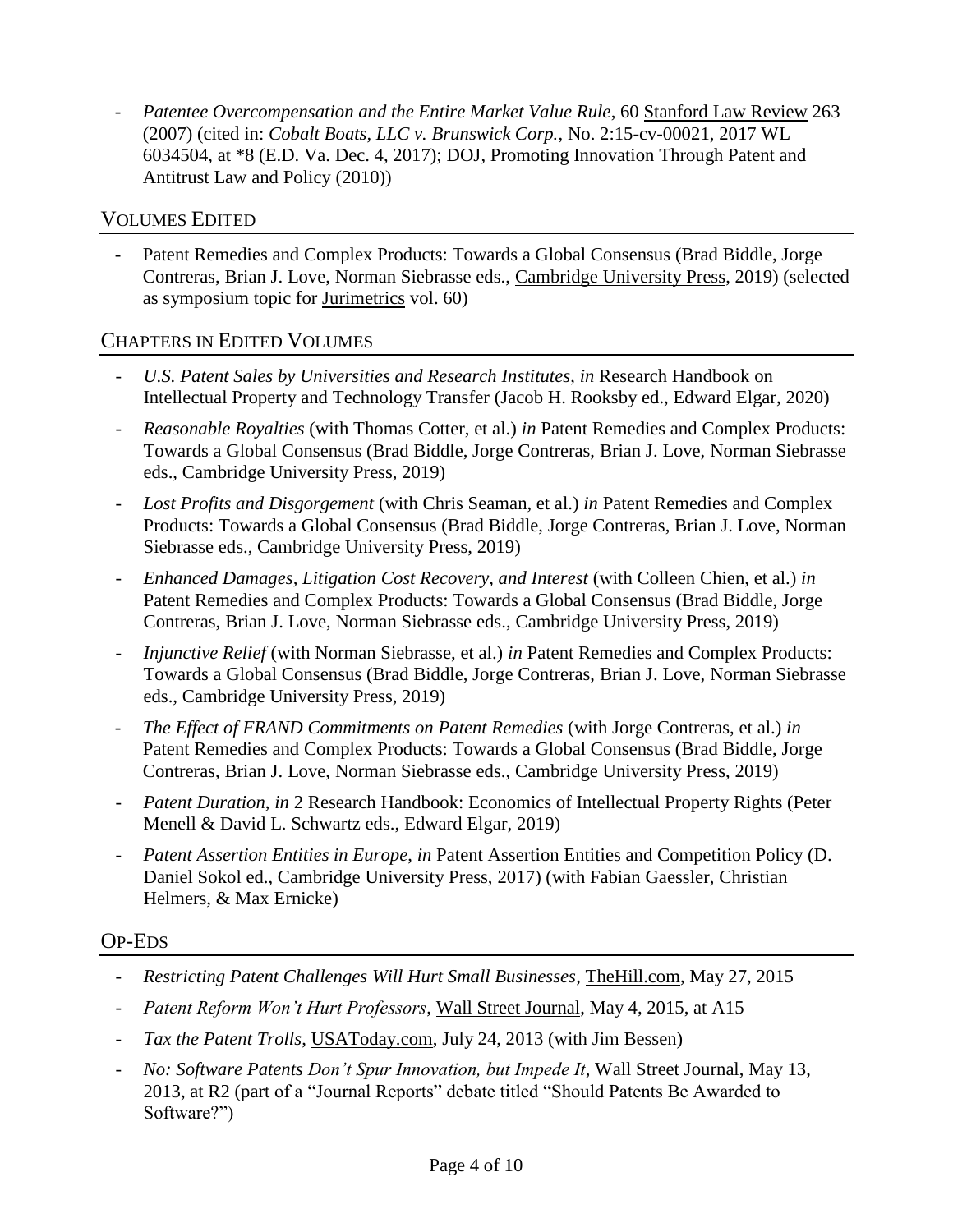- *- Let's Use Patent Fees to Stop the Trolls*, Wired.com, Dec. 20, 2012
- *- Past Unlawful Injunctions Shouldn't Cloud Samsung Galaxy S III's Future*, TechCrunch.com, Dec. 4, 2012
- *- Apple Bites Back: But Will the Company Come to Regret its Huge Court Victory?*, Los Angeles Times, Aug. 30, 2012, at A15 (republished in, *inter alia*: Dallas Morning News, Sept. 4, at 13A; Tulsa World, Sept. 1, at A23; Newsday.com, Sept. 1)
- *- Apple, Google – Please Spend on R&D not IP*, San Francisco Chronicle, Aug. 22, 2012, at A10
- *- Facebook IPO Belies Perils of Collegiate Inventors*, BostonGlobe.com, May 16, 2012
- *- Subsidizing Patent Roulette*, Indianapolis Star, Mar. 5, 2012, at A13

## TESTIMONY & ADVOCACY

- *-* Submission to European Commission's Call for Evidence for an Impact Assessment re: Intellectual Property – New Framework for Standard-Essential Patents, submitted May 9, 2022 (with Christian Helmers)
- *-* Comment on DOJ-USPTO-NIST Draft Policy Statement on Licensing Negotiations and Remedies for Standards-Essential Patents Subject to Voluntary F/RAND Commitments, submitted Jan. 29, 2022 (with Christian Helmers)
- *-* Amicus Brief, WesternGeco, LLC v. ION Geophysical Corp., No. 16-1011 (SCOTUS) (with Bernard Chao, Charles Duan, & Daniel Nazer)
- *-* Amicus Brief, TC Heartland, LLC v. Kraft Foods Group Brands, LLC, No. 16-341 (SCOTUS) (with Colleen Chien, Mark Lemley, & Arti Rai, signed by 56 I.P. professors)
- *-* Submission of Topics for USPTO Quality Case Studies, submitted in response to Request for Submission of Topics for USPTO Quality Case Studies, 80 Fed. Reg. 79277 (proposed Dec. 21, 2015) (with Colleen Chien)
- *-* Comment on Enhancing Patent Quality, submitted in response to Requests for Comments on Enhancing Patent Quality, 80 Fed. Reg. 6475 (proposed Feb. 5, 2015)
- *-* I.P. Scholars' Letter to Congress re Patent Reform, Mar. 2, 2015 (with Jim Bessen & Mike Meurer, signed by 51 I.P. scholars)
- *-* Amicus Brief, Carnegie Mellon Univ. v. Marvell Tech. Group, Ltd., No. 14-1492 (Fed. Cir.) (signed by 15 I.P. professors)
- *-* Amicus Brief, Alice Corp. v. CLS Bank Int'l, No. 13-298 (SCOTUS) (with Jim Bessen, Mike Meurer, & Jason Schultz, signed by 26 I.P. professors) (published as 4 N.Y.U. Journal of Intellectual Property & Entertainment Law 358 (2015))
- *-* Professors' Letter to Congress in Support of Patent Reform Legislation, Nov. 25, 2013 (signed by 61 I.P. professors)
- *-* Testimony, California Assembly Select Committee on High Technology, Informational Hearing on Patent Assertion Entities, Oct. 30, 2013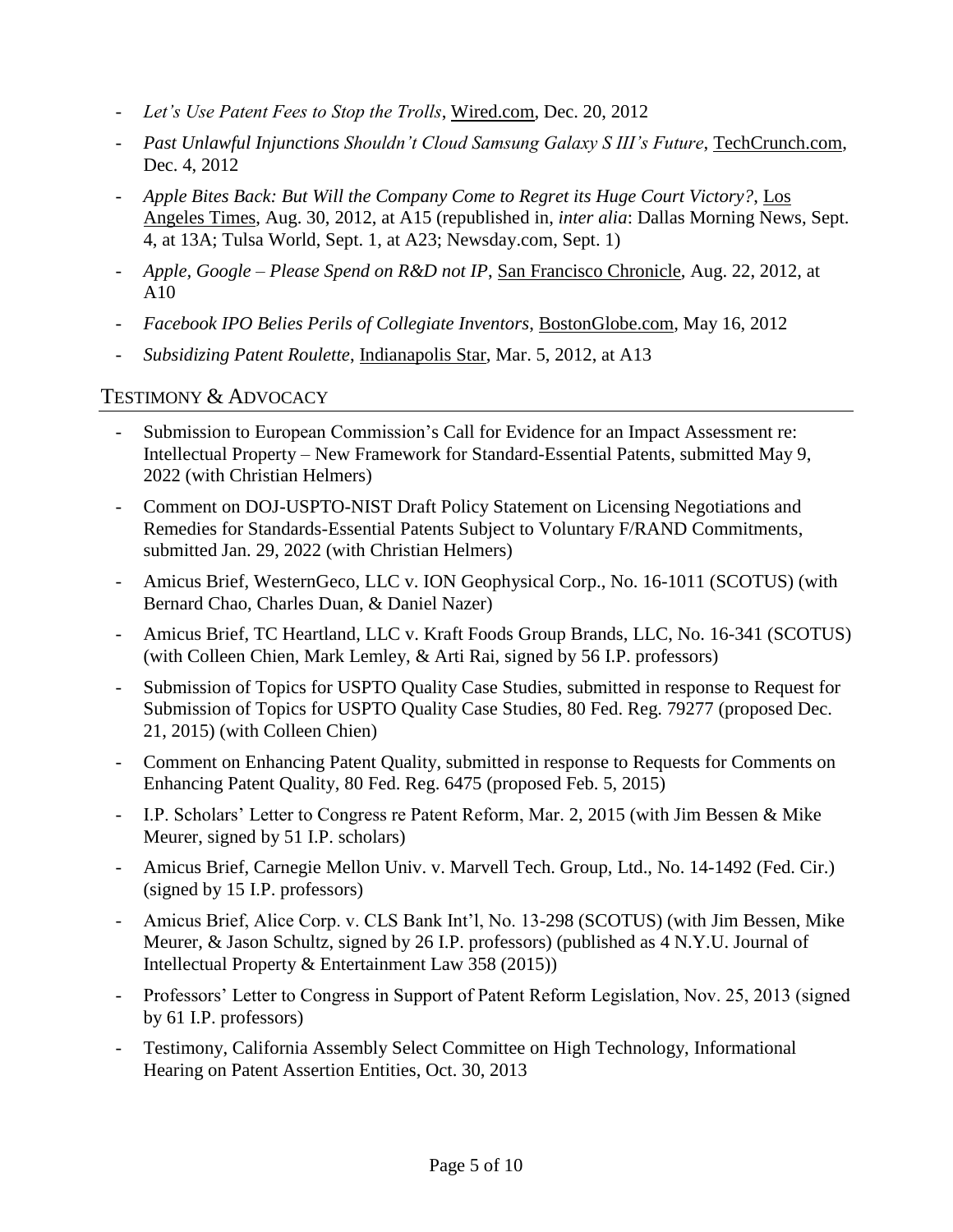### PRESENTATIONS & CONFERENCES

- *-* Faculty Workshop, Santa Clara University Department of Economics, May 4, 2022 (*Can One Judge Affect Innovation? Evidence from Patent Litigation in the Western District of Texas*)
- *-* Panelist, Views on the 2021 Draft Policy Statement on Standards Essential Patents, American Bar Association Section of I.P. Law Webinar, March 8, 2022
- *-* 21 st Annual I.P. Scholars Conference, Benjamin N. Cardozo School of Law, Aug. 11, 2021 (*Do Standard-Essential Patent Owners Behave Opportunistically? Evidence from U.S. District Court Dockets*)
- *-* I.P. Day Conference, Boston University School of Law, July 30, 2021 (*Do Standard-Essential Patent Owners Behave Opportunistically? Evidence from U.S. District Court Dockets*)
- *-* Invited Guest Speaker, Gonzaga University School of Law's Special Topics in IP Seminar, October 16, 2020 (*U.S. Patent Sales by Universities and Research Institutes*)
- *-* Works in Progress: I.P., Santa Clara University School of Law, Feb. 7, 2020 (*The Effect of Bifurcation on Patent Litigation: Evidence from Inter Partes Review*)
- *-* European Policy for I.P. Ph.D. Workshop, ETH Zurich, Sept. 11, 2019 (*Patent Litigation: Institutions, Processes, and Procedures*)
- *-* Panelist, Is the Pendulum Swinging Back?, RPX Conference 2019, San Francisco, CA, May 22, 2019
- *-* Participant, (Invitation Only) Roundtable on University Patenting, Stanford Law School, Mar. 8, 2019
- *-* Panelist, Report Card for the Patent Trial & Appeal Board, Reforming Patent Reform Conference, University of Southern California Gould School of Law, Feb. 22, 2019
- *-* 18th Annual I.P. Scholars Conference, U.C. Berkeley School of Law, Aug. 10, 2018 (*The Effect of Patent Litigation Insurance: Evidence from NPEs*)
- *-* Panelist, PTAB by the Numbers: Data, Trends & Analysis, PTAB Forum 2018, Managing Intellectual Property, Palo Alto, CA, May 8, 2018
- *-* PatCon 8, University of San Diego School of Law, Mar. 3, 2018 (*The Effect of Bifurcation on Patent Litigation: Evidence from U.S. Inter Partes Review*)
- *-* I.P. Day Conference, Boston University School of Law, July 25, 2017 (*Opportunities for PTAB-Related Economics Research*)
- *-* Panelist, What's New from Washington: The FTC's PAE Study and Patent Litigation Reform, California State Bar IP Section, Webinar, June 29, 2017
- *-* Bay Area Works in Progress Conference, Santa Clara University School of Law, May 23, 2017 (*The Effect of Patent Litigation Insurance: Evidence from NPEs*)
- *-* Stanford PAE Symposium, Stanford Law School, May 11, 2017 (*The Effect of Patent Litigation Insurance: Evidence from NPEs*)
- *-* Participant, (Invitation Only) Workshop: International Patent Remedies for Complex Products (INPRECOMP) Project, Arizona State University Sandra Day O'Connor College of Law, Mar. 23-24, 2017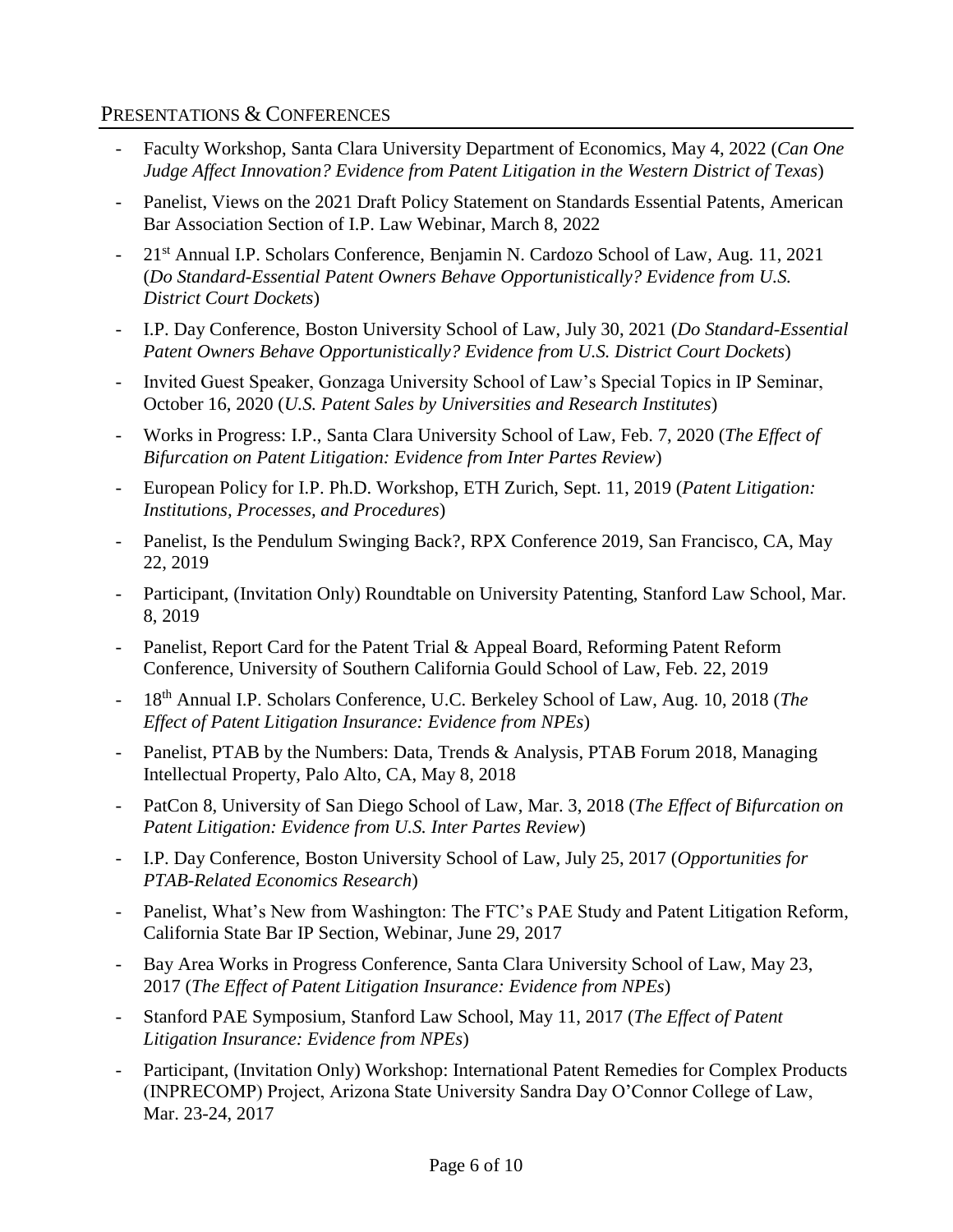- *-* Participant, (Invitation Only) Workshop: International Patent Remedies for Complex Products (INPRECOMP) Project, King's College London, Oct. 27-28, 2016
- *-* Panelist, Inter Partes Review: Current Thinking on What, When, Why, and How Much, Merchant & Gould CLE Event, Mountain View, CA, Sept. 27, 2016
- *-* Panelist, Applicant Incentives and Choices, Santa Clara-Duke Patent Quality Conference, Santa Clara University School of Law, Sept. 9, 2016
- *-* 16th Annual I.P. Scholars Conference, Stanford Law School, Aug. 12, 2016 (*The Effect of Fee Shifting on IP Litigation: Evidence from a Court Reform in the UK*)
- *-* Panelist, New Developments and New IPR Strategies Before the PTAB, Patent Disputes for Our Time: New Realities and New Approaches, California State Bar IP Section, San Francisco, CA, Mar. 23, 2016
- *-* Panelist, Data Analysis: PTAB by the Numbers, U.S. Patent Forum 2016, Managing Intellectual Property, Palo Alto, CA, Mar. 15, 2016
- *-* Corporate Intellectual Property Strategy Conference, Santa Clara University School of Law, Nov. 17, 2015 (*Patent Litigation Update 2015*)
- *-* Panelist, Patent Reform in the EU and US: Impacts on International Patent Strategy, Law in the Global Marketplace Symposium, Santa Clara University School of Law, Nov. 4, 2015
- *-* Faculty Workshop, University of San Francisco School of Law, Oct. 28, 2015 (*Patent Litigation in China: Protecting Rights or the Local Economy?*)
- *-* I.P. Scholars Roundtable, Texas A&M University School of Law, Oct. 10, 2015 (*Patent Litigation in China: Protecting Rights or the Local Economy?*)
- *-* The Economics of Intellectual Property Rights Conference, U.C. Berkeley School of Law, Aug. 21, 2015 (*Patent Duration*)
- *-* The PTO and the Courts, Stanford Law School, Apr. 18, 2015 (*Inter Partes Review as a Shield for End-Users*)
- *-* Federal Judicial Center Law and the Biosciences Seminar, Stanford Law School, Jan. 16, 2015 (*Intellectual Property and Biotechnology*)
- 14<sup>th</sup> Annual I.P. Scholars Conference, U.C. Berkeley School of Law, Aug. 7, 2014 (*An Empirical Study of Inter Partes Review*)
- *-* Patent Trolls and Patent Reform Conference, Stanford Law School, Mar. 22, 2014 (*A Survey of University Inventors in Computer Science and Electrical Engineering*)
- *-* Panelist, Reforms Targeting Litigation Abuse, Patent Trolls and Patent Reform Conference, Stanford Law School, Mar. 21, 2014
- *-* Works in Progress: I.P., Santa Clara University School of Law, Feb. 7, 2014 (*A Survey of University Inventors in Computer Science and Electrical Engineering*)
- *-* Panelist, Patent Reform, Advanced Patent Law Institute, Palo Alto, CA, Dec. 13, 2013
- *-* Witness, California Assembly Select Committee on High Technology, Informational Hearing on Patent Assertion Entities, Mountain View, CA, Oct. 30, 2013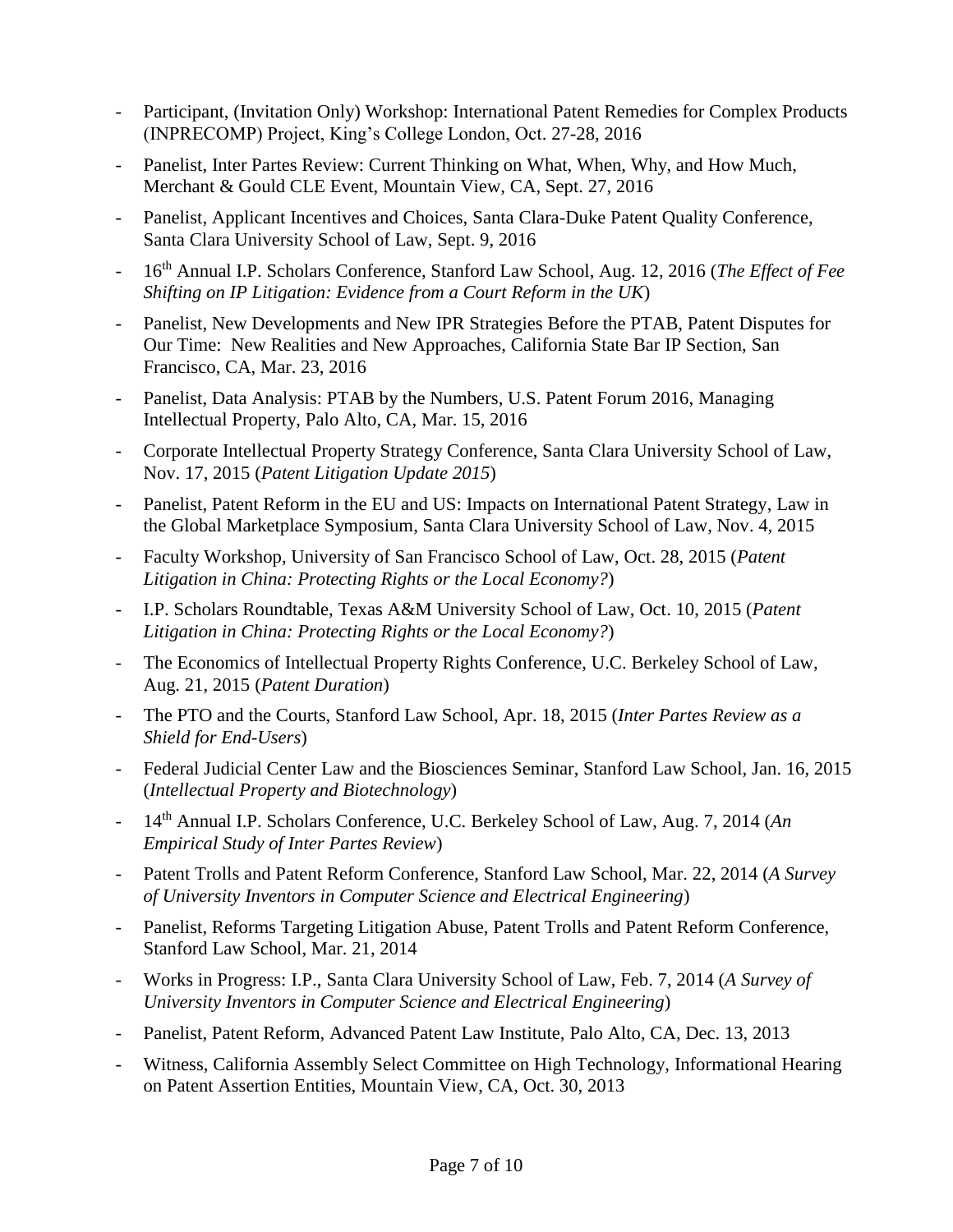- *-* Law Reunion Weekend CLE speaker, Santa Clara University School of Law, Sept. 7, 2013 (*Patent Law Year in Review*)
- *-* Participant, (Invitation Only) Workshop: Research on Patent Assertion and Potential FTC Investigations, U.C. Hastings College of Law, May 23, 2013
- <sup>-</sup> Panelist, Joint and Divided Infringement, 24<sup>th</sup> Annual All Hands Meeting, Santa Clara, CA, Dec. 6, 2012
- *-* Panelist, Solving the Software Patent Problem, Santa Clara University School of Law, Nov. 16, 2012 (*Could a Patent Term Reduction Solve the Software Patent Problem?*)
- *-* Paper Discussant, 7th Annual Conference on Empirical Legal Studies, Stanford Law School, Nov. 9, 2012 (Petherbridge, et al., *Unenforceable Patents*)
- *-* 12th Annual I.P. Scholars Conference, Stanford Law School, Aug. 9, 2012 (*Creating a National Database for Patent Valuation*)
- *-* Panelist, Calculating Patent Damages, Samsung-Stanford Conference on Patent Enforcement, Stanford Law School, Feb. 24, 2012
- *-* Faculty Workshop, William & Mary Law School, Nov. 29, 2011 (*An Empirical Study of Patent Litigation Timing: Could A Patent Term Reduction Decimate Trolls Without Harming Innovators?*)
- *-* Faculty Workshop, Loyola Law School L.A., Nov. 8, 2011 (*An Empirical Study of Patent Litigation Timing: Could A Patent Term Reduction Decimate Trolls Without Harming Innovators?*)
- *-* Faculty Workshop, Rutgers-Newark Law School, Nov. 1, 2011 (*An Empirical Study of Patent Litigation Timing: Could A Patent Term Reduction Decimate Trolls Without Harming Innovators?*)
- 11<sup>th</sup> Annual I.P. Scholars Conference, DePaul University College of Law, Aug. 12, 2011 (*Timing is Everything: Could Shortening the Patent Term Decimate Trolls Without Harming Innovators?*)
- *-* Panel Moderator, Overcompensation and Apportionment, Samsung-Stanford Conference on Patent Remedies, Stanford Law School, Feb. 18, 2011
- *-* Faculty Workshop, SMU Dedman School of Law, Dec. 14, 2009 (*The Misuse of Reasonable Royalty Damages as a Patent Infringement Deterrent*)
- *-* Faculty Workshop, California Western School of Law, Nov. 23, 2009 (*The Misuse of Reasonable Royalty Damages as a Patent Infringement Deterrent*)

#### **TEACHING**

Santa Clara University School of Law

- *-* Intellectual Property Survey: Spring 2013, Fall 2013, Fall 2016, Fall 2017, Fall 2018, Fall 2019, Summer 2020, Fall 2020, Spring 2021, Summer 2021, Spring 2022, Summer 2022
- *-* Patent Law: Fall 2012, Spring 2014, Fall 2014, Spring 2016, Fall 2016, Spring 2019, Spring 2020, Fall 2022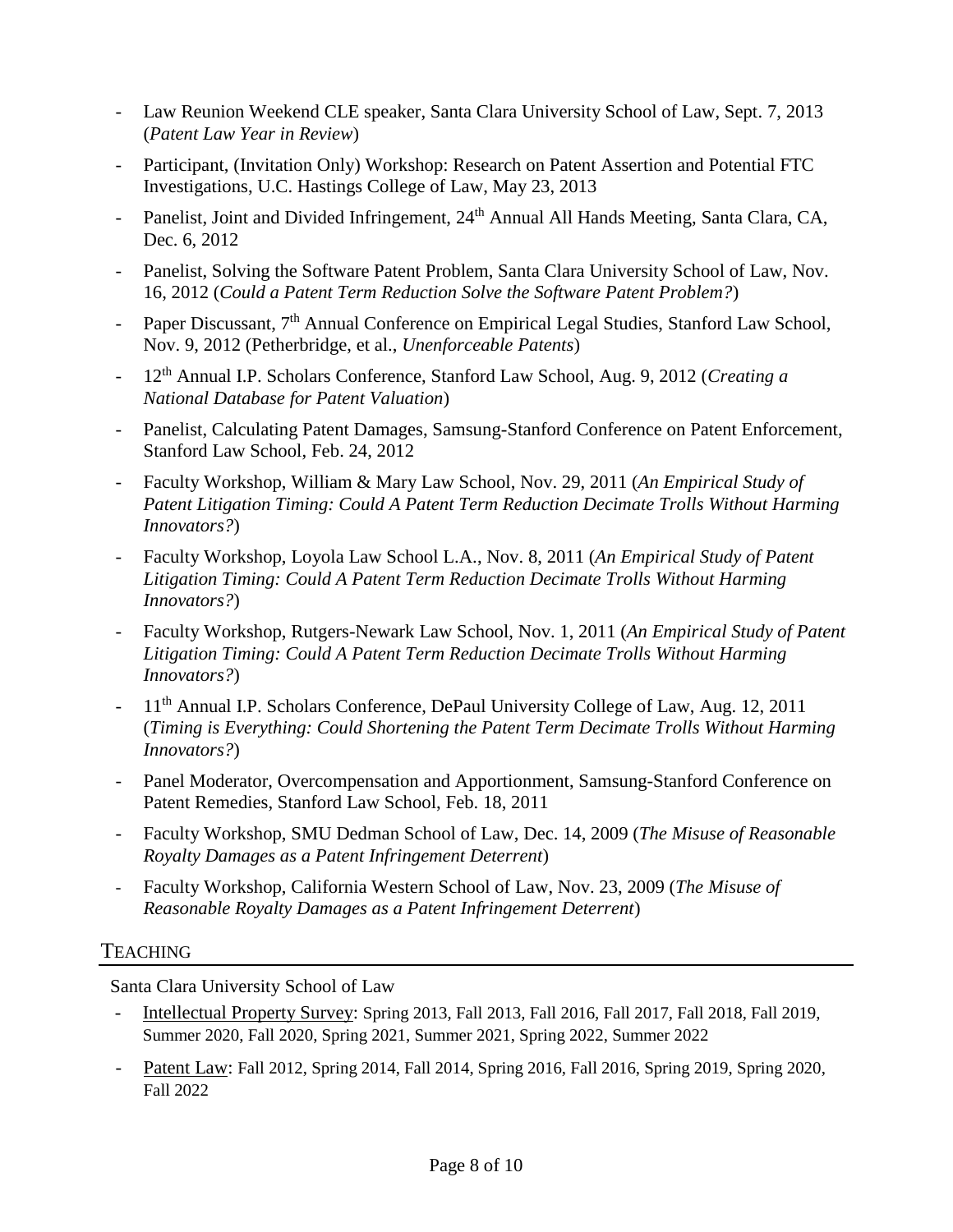- *-* Remedies: Spring 2013, Spring 2014, Spring 2015, Spring 2017, Fall 2017, Spring 2018, Fall 2018, Spring 2020, Spring 2021, Fall 2021
- *-* Independent Research Papers Supervised: Fall 2012 (1), Spring 2013 (3), Fall 2013 (3), Spring 2014 (7), Fall 2014 (1), Fall 2015 (3), Spring 2016 (2), Fall 2016 (3), Spring 2017 (2), Fall 2018 (1)

University of San Francisco School of Law

*-* Intellectual Property Seminar: Spring 2020, Spring 2021, Spring 2022

Stanford Law School

*-* Law, Science & Tech. Colloquium: Fall 2010, Winter 2011, Spring 2011, Fall 2011, Winter 2012

Summer Schools, Guest Lectures, and Workshops

- *-* ETH Zurich, European Policy for I.P. Ph.D. Workshop: Sept. 11, 2019
- *-* Santa Clara University Leavey School of Business, Law & Economics (Econ 126): Winter 2016, Fall 2016
- *-* Santa Clara University-Seoul National University Joint I.P. LLM Program: Director, Summer 2014; Lecturer (U.S. Patent Law), Summer 2012

## SERVICE

- *-* Journal referee: European Journal of Law & Economics; IEEE Systems, Man & Cybernetics; Journal of Empirical Legal Studies; Jurimetrics; National Science Foundation; Oxford University Press; Stanford Technology Law Review; World Patent Information
- *-* "Tech Edge JD" Faculty Adviser, Santa Clara University School of Law: Class of 2021 (3 students), Class of 2022 (4 students), Class of 2023 (2 students), Class of 2024 (5 students)
- *-* Lecturer on Remedies, Santa Clara University School of Law Bar Resources, Instruction, Coaching, and Support ("BRICS") Program (2017, 2018, 2019, 2020, 2021, 2022)
- *-* Faculty Appointments Committee, Santa Clara University School of Law (2019-20)
- *-* Law School Academic Affairs Committee, Santa Clara University School of Law (Chair: 2021-22; Member: 2012-14, 2015-16, 2016-17, 2017-18, 2018-19, 2019-20, 2020-21)
- *-* University Academic Affairs Committee, Santa Clara University (2019-20, 2020-21)
- *-* Law School Grievance Committee, Santa Clara University School of Law (2021-22)
- *-* Law School Curriculum Committee, Santa Clara University School of Law (2014-15)
- *-* Hiring Committee for the Managing Director of the High Tech Law Institute (Chair: 2015-16; Member: 2017-18, 2021-22)
- *-* Hiring Committee for Entrepreneurs' Law Clinic Director, Santa Clara University School of Law (Spring 2013)
- *-* Director, Santa Clara University-Seoul National University Joint I.P. LLM Program (Summer 2014)
- *-* Faculty Enrichment Committee, Santa Clara University School of Law (2013-14)